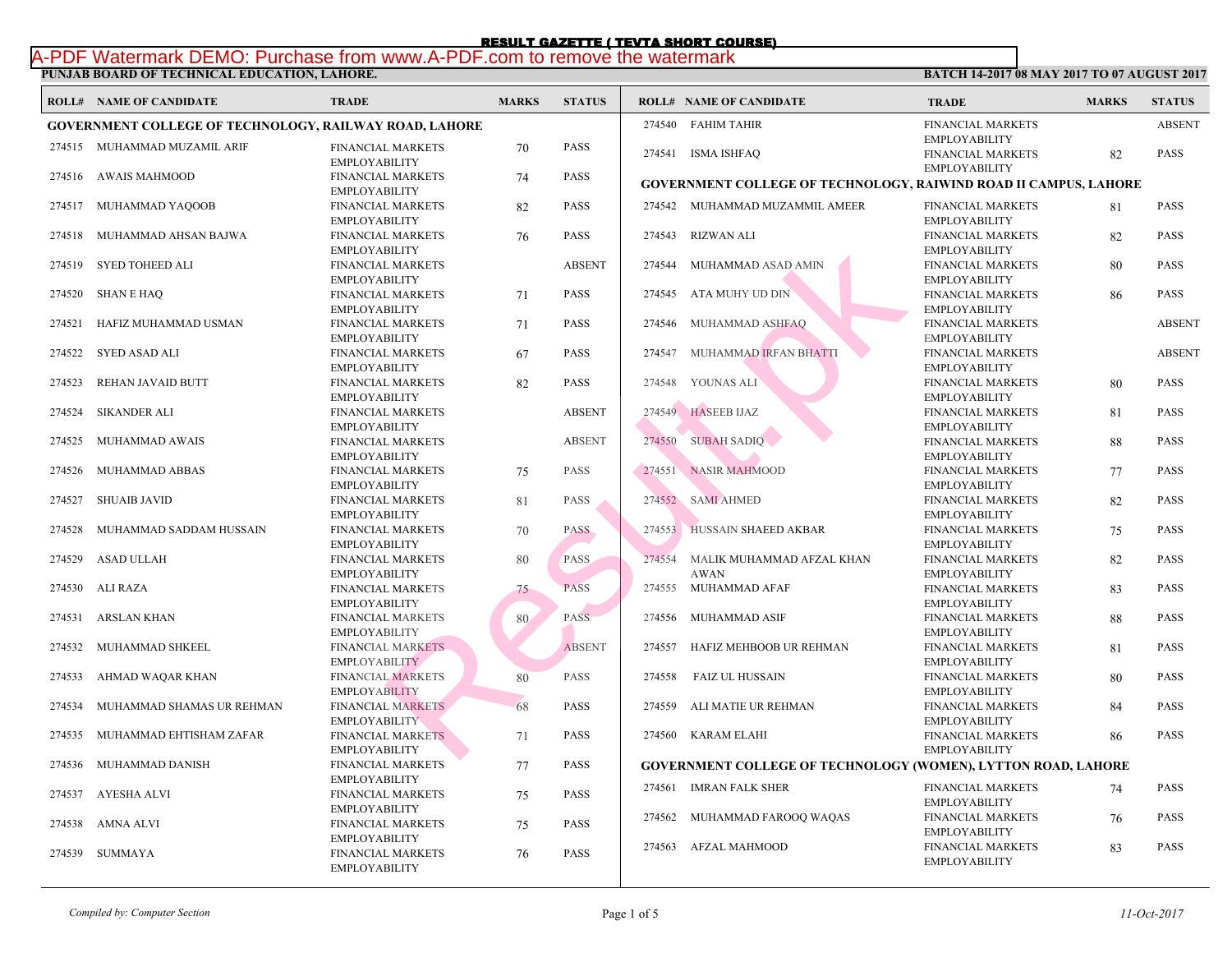| PUNJAB BOARD OF TECHNICAL EDUCATION, LAHORE. |                                |                                                                          |              |               |        |                                                 |                                           |  |  |
|----------------------------------------------|--------------------------------|--------------------------------------------------------------------------|--------------|---------------|--------|-------------------------------------------------|-------------------------------------------|--|--|
|                                              | <b>ROLL# NAME OF CANDIDATE</b> | <b>TRADE</b>                                                             | <b>MARKS</b> | <b>STATUS</b> |        | <b>ROLL# NAME OF CANDIDATE</b>                  | <b>TRA</b>                                |  |  |
| 274564                                       | ABIDA                          | <b>FINANCIAL MARKETS</b><br><b>EMPLOYABILITY</b>                         | 76           | <b>PASS</b>   |        | 274590 MARIAM SABA                              | <b>FINA</b><br><b>EMPL</b>                |  |  |
| 274565                                       | QURAT UL AIN                   | FINANCIAL MARKETS<br><b>EMPLOYABILITY</b>                                |              | <b>ABSENT</b> |        | 274591 NIMRA ALAM                               | <b>FINA</b><br><b>EMPL</b>                |  |  |
| 274566                                       | <b>NAUMAN IDREES</b>           | FINANCIAL MARKETS                                                        | 81           | <b>PASS</b>   |        | 274592 ZAIB UN NISH                             | <b>FINA</b>                               |  |  |
| 274567                                       | AYESHA MAHMOOD                 | <b>EMPLOYABILITY</b><br>FINANCIAL MARKETS                                | 83           | <b>PASS</b>   |        | 274593 FAHAD AMIR                               | <b>EMPL</b><br><b>FINA</b>                |  |  |
| 274568                                       | JAVARIA ASLAM                  | <b>EMPLOYABILITY</b><br>FINANCIAL MARKETS                                | 73           | <b>PASS</b>   | 274594 | HASSAAN RASUL                                   | <b>EMPL</b><br><b>FINA</b>                |  |  |
| 274569                                       | ZIKRIA REHMAN                  | <b>EMPLOYABILITY</b><br>FINANCIAL MARKETS<br><b>EMPLOYABILITY</b>        | 76           | <b>PASS</b>   | 274595 | ALI HASSAN                                      | <b>EMPL</b><br><b>FINA</b><br><b>EMPL</b> |  |  |
| 274570                                       | ALISHBA REHMAN                 | <b>FINANCIAL MARKETS</b><br><b>EMPLOYABILITY</b>                         | 77           | <b>PASS</b>   | 274596 | PALWASHA KHAN                                   | <b>FINA</b><br><b>EMPL</b>                |  |  |
| 274571                                       | <b>RABIYA SIRAJ</b>            | <b>FINANCIAL MARKETS</b><br><b>EMPLOYABILITY</b>                         | 76           | <b>PASS</b>   | 274597 | <b>RIDA TANVEER</b>                             | <b>FINA</b><br><b>EMPL</b>                |  |  |
| 274572                                       | MARYAM TUFAIL                  | FINANCIAL MARKETS<br><b>EMPLOYABILITY</b>                                | 83           | <b>PASS</b>   | 274598 | SAQIB MAHMOOD RANA                              | <b>FINA</b><br><b>EMPL</b>                |  |  |
| 274573                                       | IRFAN AHMED KHAN LODHI         | FINANCIAL MARKETS                                                        | 77           | <b>PASS</b>   | 274599 | MUHAMMAD SAJID                                  | <b>FINA</b>                               |  |  |
| 274574                                       | SOHAIL IFTIKHAR                | <b>EMPLOYABILITY</b><br><b>FINANCIAL MARKETS</b>                         |              | <b>ABSENT</b> | 274600 | NIMRA MUJAHID                                   | <b>EMPL</b><br><b>FINA</b>                |  |  |
| 274575                                       | ZAINB HUSSAIN                  | <b>EMPLOYABILITY</b><br><b>FINANCIAL MARKETS</b>                         |              | <b>ABSENT</b> | 274601 | <b>KOMAL ASHFAQ</b>                             | <b>EMPL</b><br><b>FINA</b>                |  |  |
| 274576                                       | IMRAN AHSAN                    | <b>EMPLOYABILITY</b><br>FINANCIAL MARKETS                                |              | <b>ABSENT</b> | 274602 | <b>DURE SHAHWAR</b>                             | <b>EMPL</b><br><b>FINA</b>                |  |  |
| 274577                                       | HAMZA NAVEED                   | <b>EMPLOYABILITY</b><br><b>FINANCIAL MARKETS</b>                         | 85           | PASS          |        | 274603 MAH NOOR                                 | <b>EMPL</b><br><b>FINA</b>                |  |  |
| 274578                                       | SAHAR TARIQ                    | <b>EMPLOYABILITY</b><br><b>FINANCIAL MARKETS</b>                         | 70           | <b>PASS</b>   |        | 274604 MUHAMMAD AMIR                            | <b>EMPL</b><br><b>FINA</b>                |  |  |
| 274579                                       | MUHAMMAD QASIM RAZA            | <b>EMPLOYABILITY</b><br><b>FINANCIAL MARKETS</b><br><b>EMPLOYABILITY</b> | 76           | <b>PASS</b>   |        | 274605 MUSTUBSHARA HASSAN BUTT                  | <b>EMPL</b><br><b>FINA</b><br><b>EMPL</b> |  |  |
| 274580                                       | TALHA IMTIAZ                   | FINANCIAL MARKETS                                                        | 82           | PASS          |        | <b>GOVERNMENT TECHNICAL TRAINING INSTITUTE,</b> |                                           |  |  |
| 274581                                       | <b>SAMAN JAVED</b>             | <b>EMPLOYABILITY</b><br><b>FINANCIAL MARKETS</b>                         | 78           | <b>PASS</b>   |        | 274606 AHSAN KALEEM                             | <b>FINA</b><br><b>EMPL</b>                |  |  |
| 274582                                       | <b>IQRA SAJJAD</b>             | <b>EMPLOYABILITY</b><br><b>FINANCIAL MARKETS</b>                         |              | <b>ABSENT</b> | 274607 | MUHAMMAD TAYYAB                                 | <b>FINA</b><br><b>EMPL</b>                |  |  |
| 274583                                       | ALI HUSSAIN                    | <b>EMPLOYABILITY</b><br><b>FINANCIAL MARKETS</b>                         | 74           | PASS          | 274608 | BABAR ALI JAN                                   | <b>FINA</b><br><b>EMPL</b>                |  |  |
| 274584                                       | FAISAL SHARIF                  | <b>EMPLOYABILITY</b><br><b>FINANCIAL MARKETS</b>                         | 68           | <b>PASS</b>   | 274609 | MUHAMMAD WAJAHAT ANWAR                          | <b>FINA</b><br><b>EMPL</b>                |  |  |
| 274585                                       | HAFIZ SYED ALI FAWAD HUSSAIN   | <b>EMPLOYABILITY</b><br><b>FINANCIAL MARKETS</b>                         | 81           | <b>PASS</b>   | 274610 | CHAUDHARY MUHAMMAD ZUBAIR<br><b>SAEED</b>       | <b>FINA</b><br><b>EMPL</b>                |  |  |
| 274586                                       | ZAIN SALAH UD DIN              | <b>EMPLOYABILITY</b><br>FINANCIAL MARKETS                                | 81           | <b>PASS</b>   | 274611 | MUHAMMAD AWAIS KHALID                           | <b>FINA</b><br><b>EMPL</b>                |  |  |
| 274587                                       | SHEIKH SAMRAN HASSAN           | <b>EMPLOYABILITY</b><br>FINANCIAL MARKETS                                | 82           | <b>PASS</b>   | 274612 | <b>OBAID UR REHMAN</b>                          | <b>FINA</b><br><b>EMPL</b>                |  |  |
| 274588                                       | MUHAMMAD UMER SHEIKH           | <b>EMPLOYABILITY</b><br>FINANCIAL MARKETS                                | 76           | <b>PASS</b>   |        | 274613 SAIF UR REHMAN                           | <b>FINA</b>                               |  |  |
| 274589                                       | LUBNA TARIQ                    | <b>EMPLOYABILITY</b><br>FINANCIAL MARKETS                                | 76           | <b>PASS</b>   |        | 274614 MUHAMMAD IRFAN QADRI                     | <b>EMPL</b><br><b>FINA</b><br><b>EMPL</b> |  |  |
|                                              |                                | <b>EMPLOYABILITY</b>                                                     |              |               |        |                                                 |                                           |  |  |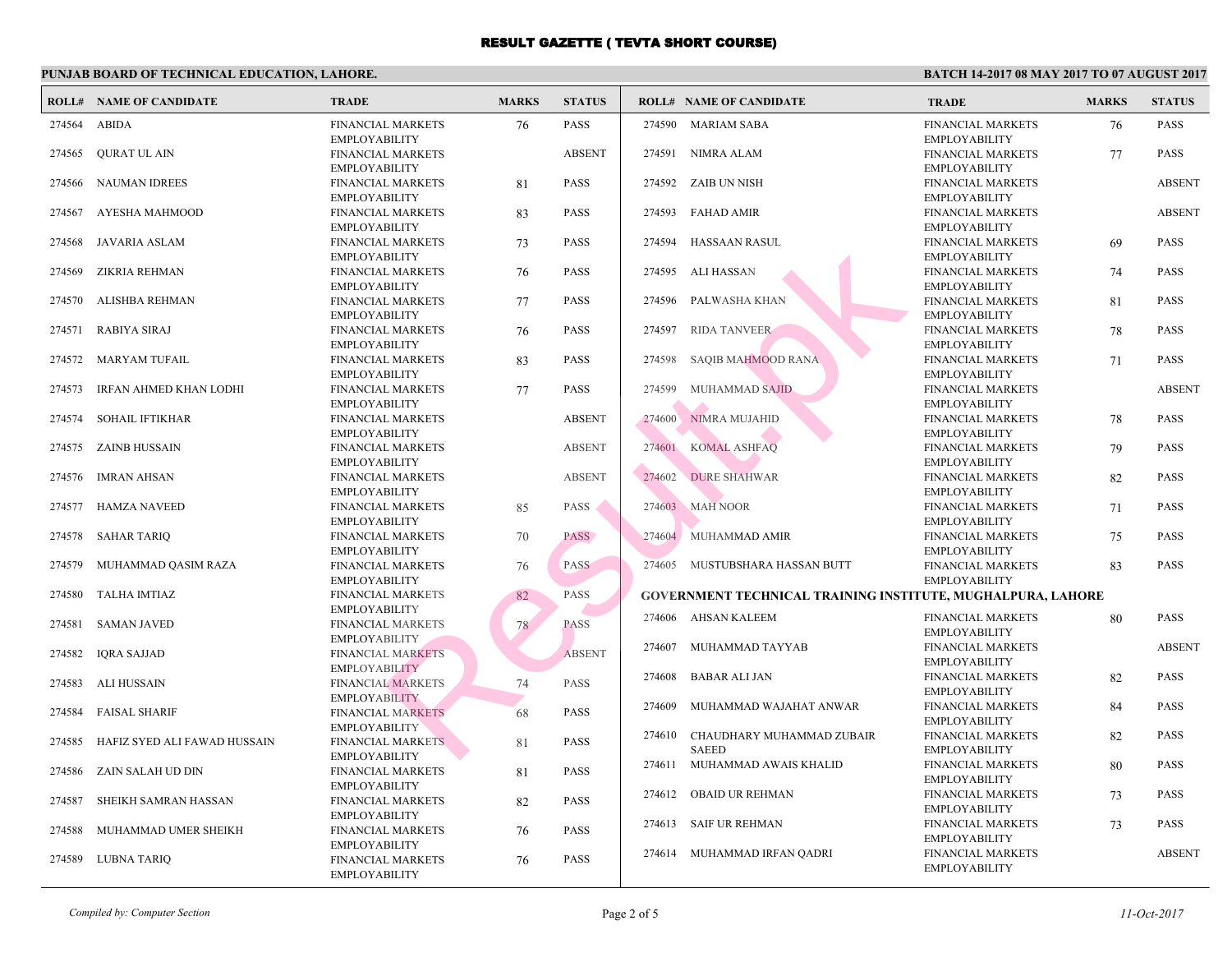|        | PUNJAB BOARD OF TECHNICAL EDUCATION, LAHORE.                  |                                                                   |              |               |        |                                 |                             |  |  |
|--------|---------------------------------------------------------------|-------------------------------------------------------------------|--------------|---------------|--------|---------------------------------|-----------------------------|--|--|
|        | <b>ROLL# NAME OF CANDIDATE</b>                                | <b>TRADE</b>                                                      | <b>MARKS</b> | <b>STATUS</b> |        | <b>ROLL# NAME OF CANDIDATE</b>  | <b>TRA</b>                  |  |  |
| 274615 | ABU BAKAR ZAHID                                               | <b>FINANCIAL MARKETS</b><br><b>EMPLOYABILITY</b>                  | 76           | <b>PASS</b>   | 274640 | MUHAMMAD MIBSAM                 | <b>FINAI</b><br><b>EMPL</b> |  |  |
| 274616 | ZIA MAHMOOD MALIK                                             | FINANCIAL MARKETS<br><b>EMPLOYABILITY</b>                         | 87           | PASS          | 274641 | MIRAZ AMIN AHMAD                | <b>FINA</b><br><b>EMPL</b>  |  |  |
| 274617 | MUHAMMAD SHAHRUKH                                             | <b>FINANCIAL MARKETS</b><br><b>EMPLOYABILITY</b>                  | 81           | PASS          | 274642 | ABDUL HANAN                     | FINAI<br><b>EMPL</b>        |  |  |
| 274618 | ABDUL REHMAN BASIT                                            | <b>FINANCIAL MARKETS</b><br><b>EMPLOYABILITY</b>                  | 91           | <b>PASS</b>   | 274643 | HUSSAIN BADAR                   | <b>FINA</b><br><b>EMPL</b>  |  |  |
| 274619 | <b>ASIA ANWAR</b>                                             | <b>FINANCIAL MARKETS</b><br><b>EMPLOYABILITY</b>                  | 84           | PASS          | 274644 | MUHAMMAD HASEEB                 | <b>FINA</b><br><b>EMPL</b>  |  |  |
| 274620 | HUMA TAQI                                                     | <b>FINANCIAL MARKETS</b><br><b>EMPLOYABILITY</b>                  | 79           | PASS          | 274645 | MUHAMMAD MEHTAB DIN             | <b>FINAI</b><br><b>EMPL</b> |  |  |
| 274621 | <b>ASNA HAROON</b>                                            | FINANCIAL MARKETS<br><b>EMPLOYABILITY</b>                         | 79           | <b>PASS</b>   | 274646 | ZOHAIB ALI ZIA                  | <b>FINAI</b><br><b>EMPL</b> |  |  |
| 274622 | <b>FAIZA YASEEN</b>                                           | FINANCIAL MARKETS<br><b>EMPLOYABILITY</b>                         | 83           | PASS          | 274647 | MUHAMMAD ARSLAN AHMAD           | <b>FINA</b><br><b>EMPL</b>  |  |  |
| 274623 | <b>MOHSIN TARIQ</b>                                           | FINANCIAL MARKETS<br><b>EMPLOYABILITY</b>                         | 90           | <b>PASS</b>   | 274648 | MUHAMMAD UMAIR BUTT             | <b>FINAI</b><br><b>EMPL</b> |  |  |
| 274624 | HAFIZ SADIA YASEEN                                            | <b>FINANCIAL MARKETS</b><br><b>EMPLOYABILITY</b>                  |              | <b>ABSENT</b> | 274649 | KHAWAJA SAAD                    | <b>FINAI</b><br><b>EMPL</b> |  |  |
| 274625 | <b>FASEEH HUSSAIN</b>                                         | <b>FINANCIAL MARKETS</b><br><b>EMPLOYABILITY</b>                  | 73           | <b>PASS</b>   | 274650 | <b>HUMZA LIAQUAT</b>            | <b>FINA</b><br><b>EMPL</b>  |  |  |
| 274626 | <b>KHALIQ DAD</b>                                             | <b>FINANCIAL MARKETS</b><br><b>EMPLOYABILITY</b>                  | 90           | <b>PASS</b>   | 274651 | MUHAMMAD SAAD ARSHAD            | <b>FINAI</b><br><b>EMPL</b> |  |  |
|        | 274627 UMAR TARIO                                             | <b>FINANCIAL MARKETS</b><br><b>EMPLOYABILITY</b>                  | 73           | PASS          | 274652 | <b>MARWAH ASHFAQ</b>            | <b>FINAI</b><br><b>EMPL</b> |  |  |
|        | GOVT. COLLEGE OF TECHNOLOGY (PRINTING & GRAPHIC ARTS), ALLAMA |                                                                   |              |               |        | 274653 SYEDA SAMANA BATOOL      | <b>FINA</b>                 |  |  |
|        | IQBAL TOWN., LAHORE                                           |                                                                   |              |               |        |                                 | <b>EMPL</b>                 |  |  |
|        | 274628 MUHAMMAD ARSALAN KHAN                                  | FINANCIAL MARKETS<br><b>EMPLOYABILITY</b>                         | 74           | <b>PASS</b>   |        | 274654 MUHAMMAD SHAHBAZ FAROOQI | <b>FINA</b><br><b>EMPL</b>  |  |  |
| 274629 | MUHAMMAD GULRAIZ KHAN                                         | FINANCIAL MARKETS<br><b>EMPLOYABILITY</b>                         | 77           | <b>PASS</b>   |        | 274655 MAIRA ARIF               | <b>FINAI</b><br><b>EMPL</b> |  |  |
| 274630 | DAWOOD TASLIM BUTT                                            | <b>FINANCIAL MARKETS</b><br><b>EMPLOYABILITY</b>                  | 86           | <b>PASS</b>   | 274656 | BILAWAL JAMIL                   | <b>FINAI</b><br><b>EMPL</b> |  |  |
| 274631 | MAHAM IMRAN                                                   | <b>FINANCIAL MARKETS</b><br><b>EMPLOYABILITY</b>                  | 86           | <b>PASS</b>   | 274657 | MUHAMMAD UMAR                   | <b>FINAI</b><br><b>EMPL</b> |  |  |
| 274632 | ZEESHAN MASOOD                                                | <b>FINANCIAL MARKETS</b><br><b>EMPLOYABILITY</b>                  | 75           | <b>PASS</b>   | 274658 | FAUZ UL AZEEM                   | <b>FINA</b><br><b>EMPL</b>  |  |  |
| 274633 | MUHAMMAD TALHA                                                | <b>FINANCIAL MARKETS</b><br><b>EMPLOYABILITY</b>                  |              | FAIL          | 274659 | ANEES UR REHMAN                 | <b>FINAI</b><br><b>EMPL</b> |  |  |
| 274634 | AKMAL ALI                                                     | <b>FINANCIAL MARKETS</b><br><b>EMPLOYABILITY</b>                  |              | FAIL          | 274660 | <b>HAIDER ALI</b>               | <b>FINA</b><br><b>EMPL</b>  |  |  |
| 274635 | HAFIZ SHAN UL QADIR                                           | <b>FINANCIAL MARKETS</b>                                          | 61           | PASS          | 274661 | MUHAMMAD JUNAID RAMZAN          | <b>FINAI</b><br><b>EMPL</b> |  |  |
| 274636 | <b>MARYAM MAZHAR</b>                                          | <b>EMPLOYABILITY</b><br><b>FINANCIAL MARKETS</b>                  | 84           | PASS          | 274662 | MUGHIRA AHMAD                   | <b>FINAI</b><br><b>EMPL</b> |  |  |
| 274637 | MUHAMMAD KAMRAN DANISH                                        | <b>EMPLOYABILITY</b><br><b>FINANCIAL MARKETS</b>                  | 60           | PASS          | 274663 | KINZA BASHIR                    | <b>FINAI</b><br><b>EMPL</b> |  |  |
| 274638 | HAFIZ MUHAMMAD MUAZ                                           | <b>EMPLOYABILITY</b><br><b>FINANCIAL MARKETS</b>                  |              | <b>ABSENT</b> | 274664 | AYESHA                          | FINAI<br><b>EMPL</b>        |  |  |
| 274639 | MUHAMMAD SHAHBAZ NAJAM                                        | <b>EMPLOYABILITY</b><br>FINANCIAL MARKETS<br><b>EMPLOYABILITY</b> |              | <b>FAIL</b>   | 274665 | MUHAMMAD SAIF ULLAH ILYAS       | <b>FINA</b><br><b>EMPL</b>  |  |  |
|        |                                                               |                                                                   |              |               |        |                                 |                             |  |  |

*Compiled by: Computer Section* Page 3 of 5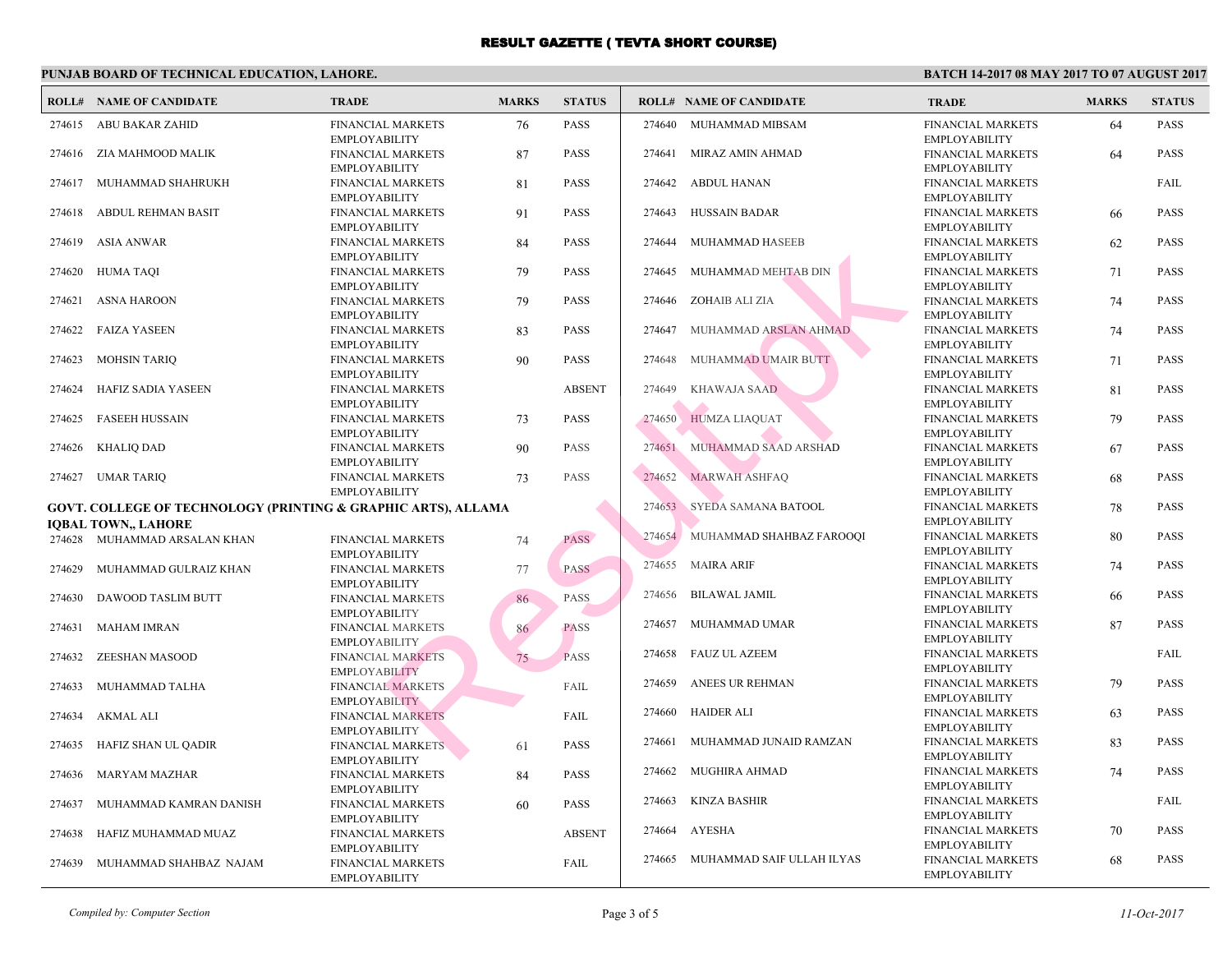**BATC** 

# **PUNJAB BOARD OF TECHNICAL EDUCATION, LAHORE.**

|        | <b>ROLL# NAME OF CANDIDATE</b> | <b>TRADE</b>                                     | <b>MARKS</b> | <b>STATUS</b> |               | <b>ROLL# NAME OF CANDIDATE</b>                            | <b>TRA</b>                 |
|--------|--------------------------------|--------------------------------------------------|--------------|---------------|---------------|-----------------------------------------------------------|----------------------------|
| 274666 | <b>SADIA NAZ</b>               | FINANCIAL MARKETS<br><b>EMPLOYABILITY</b>        |              | FAIL          | 274692        | MUHAMMAD NADEEM SULEMAN                                   | <b>FINA</b><br><b>EMPL</b> |
| 274667 | MUHAMMAD ARSLAN                | <b>FINANCIAL MARKETS</b><br><b>EMPLOYABILITY</b> | 76           | <b>PASS</b>   | 274693        | MUHAMMAD HUZAIFA AWAIS                                    | <b>FINA</b><br><b>EMPL</b> |
| 274668 | <b>RIZWAN AHMAD</b>            | FINANCIAL MARKETS<br><b>EMPLOYABILITY</b>        | 77           | <b>PASS</b>   | 274694        | JAHANZAIB KHAN                                            | <b>FINA</b><br><b>EMPL</b> |
| 274669 | <b>ABUBAKER SIDDIQUE</b>       | <b>FINANCIAL MARKETS</b><br><b>EMPLOYABILITY</b> |              | FAIL          | 274695        | <b>MOEEN KASHIF</b>                                       | <b>FINA</b><br><b>EMPL</b> |
| 274670 | MUHAMMAD USAMA IFTIKHAR        | <b>FINANCIAL MARKETS</b><br><b>EMPLOYABILITY</b> | 69           | <b>PASS</b>   | 274696        | SOHAIL ASGHAR                                             | <b>FINA</b><br><b>EMPL</b> |
| 274671 | MUHAMMAD AHMAD                 | <b>FINANCIAL MARKETS</b><br><b>EMPLOYABILITY</b> | 70           | <b>PASS</b>   | 274697        | RUKHSAR                                                   | <b>FINA</b><br><b>EMPL</b> |
| 274672 | SYED ALI RAZA NAQVI            | <b>FINANCIAL MARKETS</b><br><b>EMPLOYABILITY</b> | 67           | <b>PASS</b>   |               | <b>GOVT. INSTITUTE OF EMERGING TECHNOLOGY, C</b>          |                            |
| 274673 | MUHAMMAD YAYA                  | <b>FINANCIAL MARKETS</b><br><b>EMPLOYABILITY</b> | 65           | <b>PASS</b>   |               | TOWN POLICE STATION, TOWNSHIP, LAHORE<br>274698 ASAD RIAZ | <b>FINA</b>                |
| 274674 | ANAM IQBAL                     | <b>FINANCIAL MARKETS</b><br><b>EMPLOYABILITY</b> | 64           | <b>PASS</b>   | 274699        | NAVEED AHMAD                                              | <b>EMPL</b><br><b>FINA</b> |
| 274675 | MUHAMMAD SAAD AMIN             | <b>FINANCIAL MARKETS</b><br><b>EMPLOYABILITY</b> | 77           | <b>PASS</b>   | 274700        | MUHAMMAD FARHAN ARIF                                      | <b>EMPL</b><br><b>FINA</b> |
| 274676 | MUHAMMAD IMRAN                 | <b>FINANCIAL MARKETS</b><br><b>EMPLOYABILITY</b> | 85           | <b>PASS</b>   | 274701        | MIRZA SABUKTGEEN BAIG                                     | <b>EMPL</b><br><b>FINA</b> |
| 274677 | <b>JAVED IQBAL</b>             | <b>FINANCIAL MARKETS</b><br><b>EMPLOYABILITY</b> | 71           | <b>PASS</b>   |               | 274702 SHAMSHAR KHAN                                      | <b>EMPL</b><br><b>FINA</b> |
| 274678 | ZULFIQAR ALI                   | <b>FINANCIAL MARKETS</b><br><b>EMPLOYABILITY</b> | 62           | <b>PASS</b>   | 274703        | <b>FURQAN NASIR</b>                                       | <b>EMPL</b><br><b>FINA</b> |
| 274679 | AYESHA SADEEQA                 | FINANCIAL MARKETS<br><b>EMPLOYABILITY</b>        |              | FAIL          | 274704        | MUHAMMAD SAAD TAHIR                                       | <b>EMPL</b><br><b>FINA</b> |
| 274680 | <b>ATIQA SHAHEEN</b>           | <b>FINANCIAL MARKETS</b><br><b>EMPLOYABILITY</b> | 77           | <b>PASS</b>   |               | 274705 SHAHRUK SALEEM                                     | <b>EMPL</b><br><b>FINA</b> |
| 274681 | ZARTASHA                       | FINANCIAL MARKETS<br><b>EMPLOYABILITY</b>        |              | FAIL          | 274706        | MUHAMMAD YOUNAS                                           | <b>EMPL</b><br><b>FINA</b> |
| 274682 | SYED ZEESHAN SAFDAR            | <b>FINANCIAL MARKETS</b><br><b>EMPLOYABILITY</b> | 64           | PASS          | 274707        | MUHAMMAD WAQAR ZAFAR                                      | <b>EMPL</b><br><b>FINA</b> |
| 274683 | <b>REHAN IDREES</b>            | <b>FINANCIAL MARKETS</b><br><b>EMPLOYABILITY</b> | 73           | <b>PASS</b>   | 274708        | WAJID NADEEM                                              | <b>EMPL</b><br><b>FINA</b> |
| 274684 | <b>ABDUL IRFAN</b>             | <b>FINANCIAL MARKETS</b><br><b>EMPLOYABILITY</b> | 82           | <b>PASS</b>   | 274709        | <b>WAQAS RIAZ ALI</b>                                     | <b>EMPL</b><br><b>FINA</b> |
| 274685 | MUHAMMAD AWAIS                 | <b>FINANCIAL MARKETS</b><br><b>EMPLOYABILITY</b> | 85           | <b>PASS</b>   |               | 274710 FAISAL ALTAF                                       | <b>EMPL</b><br><b>FINA</b> |
| 274686 | HUSSAIN ABDUL NABI             | <b>FINANCIAL MARKETS</b><br><b>EMPLOYABILITY</b> | 64           | <b>PASS</b>   |               | GOVT. TECHNICAL TRAINING INSTITUTE (W), COL               | <b>EMPL</b>                |
| 274687 | UMM E HABIBA                   | <b>FINANCIAL MARKETS</b><br><b>EMPLOYABILITY</b> |              | FAIL          | <b>LAHORE</b> | 274711 ATHAR FAROOQ                                       | <b>FINA</b>                |
| 274688 | <b>HASSAN AKRAM</b>            | <b>FINANCIAL MARKETS</b><br><b>EMPLOYABILITY</b> |              | <b>ABSENT</b> | 274712        | USAMA JAVED                                               | <b>EMPL</b><br><b>FINA</b> |
| 274689 | <b>SYED USMAN ALI</b>          | FINANCIAL MARKETS                                | 79           | <b>PASS</b>   | 274713        | SONIA SADAF                                               | <b>EMPL</b><br><b>FINA</b> |
| 274690 | MUHAMMAD USMA HAIDAR           | <b>EMPLOYABILITY</b><br><b>FINANCIAL MARKETS</b> | 70           | <b>PASS</b>   |               | 274714 MUHAMMAD KHUNSHAN                                  | <b>EMPL</b><br><b>FINA</b> |
| 274691 | AYESHA SARFRAZ                 | <b>EMPLOYABILITY</b><br><b>FINANCIAL MARKETS</b> |              | <b>ABSENT</b> |               |                                                           | <b>EMPL</b>                |
|        |                                | <b>EMPLOYABILITY</b>                             |              |               |               |                                                           |                            |